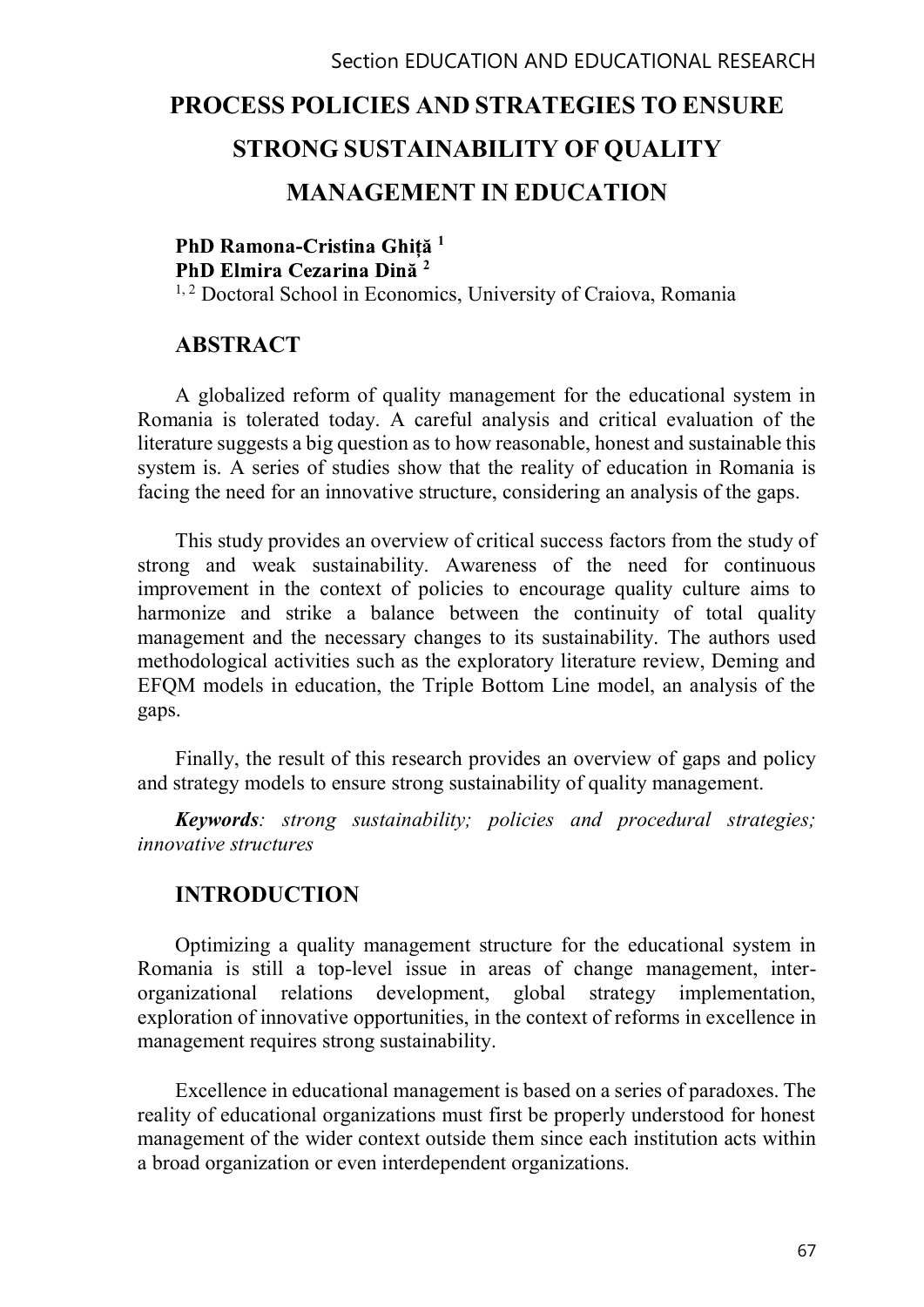#### NORDSCI Conference

The economic crisis in recent years has affected many education providers in Romania, as the considerable decrease in the resources allocated to educational organizations and the reduction of the number of qualified staff by half, as the case may be, resulted in the transformation of a quality education into a luxury. [1]

Implicitly, there have been major communication and management deficiencies in the systematic nature of feedback and feedforward mechanisms. Legislative instability and the lack of clear, sustainable and stereotypical guidance have deepened the lack or inadequacy of internal procedures and trust policies of quality management in education.

## MATERIAL AND METHODOLOGY

It seems as though there has never been such rhetorical support in the need to rethink educational legislation and policies of quality and excellence for the development of a global economy based on knowledge and innovation, favourable to inclusion and integration in the labour market.

In Romania, the Law on National Education no. 1 of January 5, 2011, without any other amendments so far, aims to "promote a value-oriented, creative, knowledge, skills and abilities education." As an annotation, in connection with the difficulties of understanding the presented text, the authors agree with the support of some specialists to reformulate or eliminate some irrelevant paragraphs from a normative point of view. There are repetitions, pleonastic, incoherent and unglazed expressions, a clear re-evaluation and reformulation with quantifiable expressions, meaningful meaning and meaning. The first three paragraphs of Article 1 of the Act are quite difficult to analyze and synthesize. In paragraph 2, the concept of sustainability is introduced as follows: "the law's mission is the sustainable generation of a highly competitive national human resource capable of functioning effectively in today's and future society," in line with the new European requirements and in the context of globalization. Educational and legal professionals have said that a law cannot assume a mission, just as the concept of "ideals" cannot be regulated by it. [2]

Based on the realistic analysis of the educational legislation in force and barrier sources, the authors conducted an exploratory assessment of ARACIP's Strategy for the Recovery of Confidence in Education in Romania, as well as of the European Horizon 2020 "Strategy for Smart, Green and Inclusive Growth", (Figure No. 1) go to the awareness of the need for reliability and validity of policies to encourage quality culture. [3]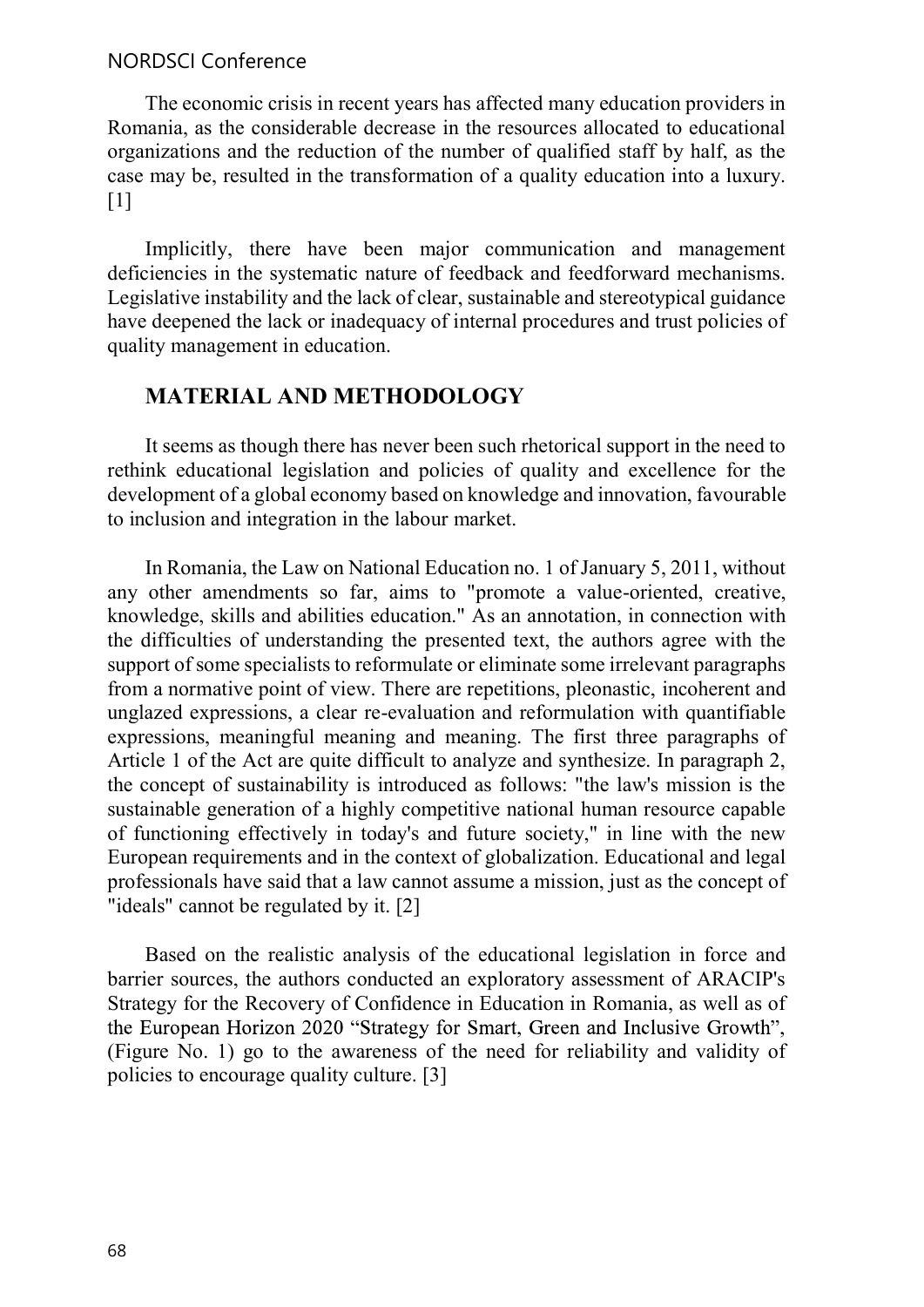## Section EDUCATION AND EDUCATIONAL RESEARCH



Figure No.1. Triple Bottom Line Model

Source: The authors' own concept about "Strategy for Smart, Green and Inclusive Growth" based on the Law of National Education

The merging of the three elements generates strong sustainability, which is a reference vector for sustainable management and can attribute which assures total quality in education.

In an exploratory evaluation of EU quality assurance policies, several principles that are guided and correlated with the principles of quality management belonging to the International Organization for Standardization (ISO), principles of excellence supported by the European Foundation for Quality Management (EFQM), the principles of quality education provided by the Spanish Quality Assurance Act. [1], [4]

Through a series of research activities, their deepening and interpretation in the direction of pedagogical and practical managerial development, taking into account both the applicable and transferable policy in the field of education, provided for in the framework legislation on quality assurance of education (Law no.87/2006, with changes in 2018), but also Deming's contribution, by the quantitative method of measuring the variability of the qualitative processes. Deming's philosophies, including that on quality through the 14 points, are somewhat reorganizing the traditional notions of quality. Although it is increasingly used to improve quality by organizing change, it is not so easy to tolerate many managers, it shows that for the most part quality deficiencies start from poor management with poor organization and only to a small extent is due management belonging to the International Organization for Standardization (ISO), principles of excellence supported by the European Foundation for Quality Asuangement (EFQM), the principles of quality education provided with efficient production through planning, execution, verification, action (PDCA), providing a quality-enhancing environment. All these, plus the principles of the European model of EFQM excellence in education, can be found in the following graphical representation. (Figure No.2)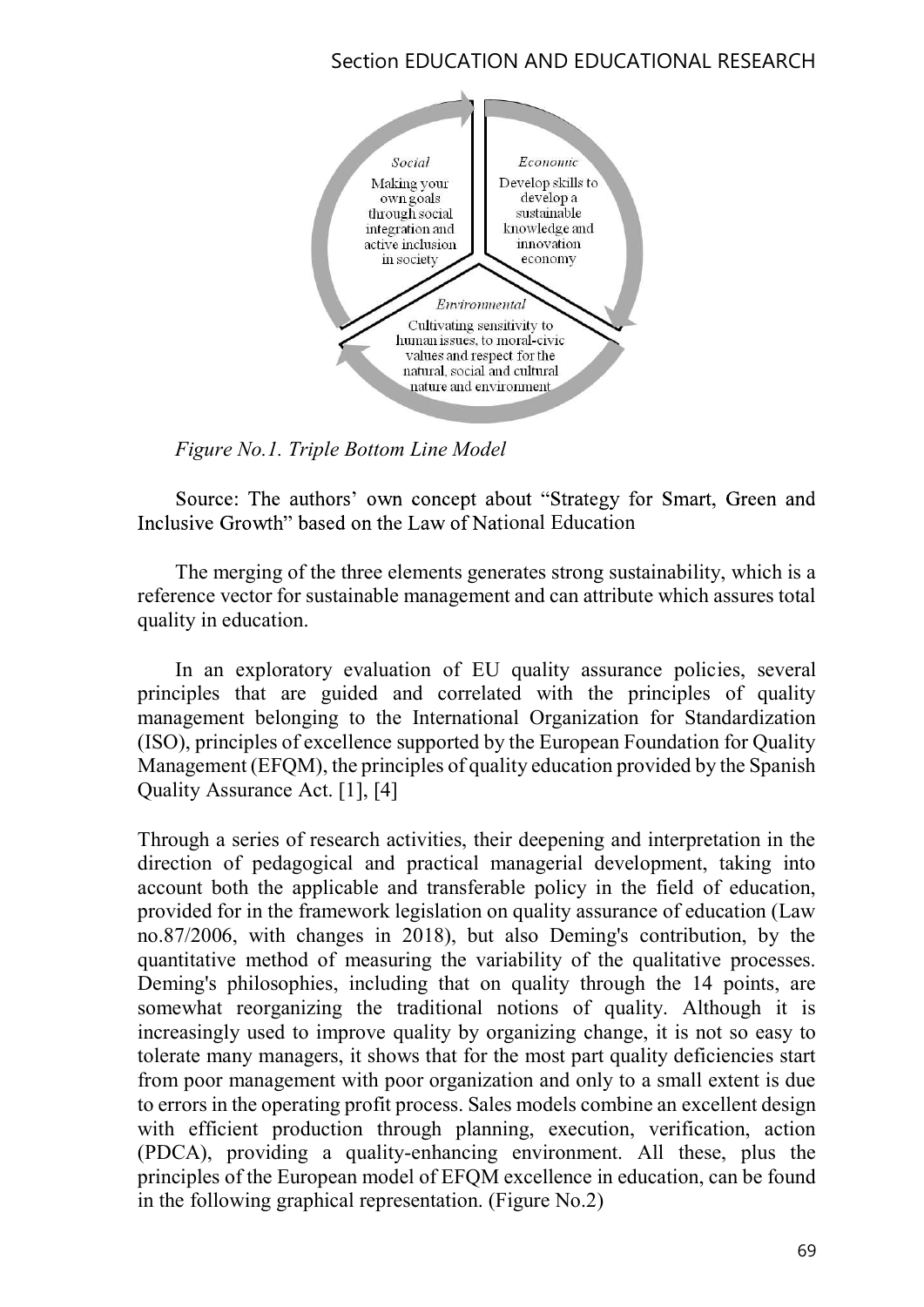

Figure No.2. The Variation of Sustainable Quality Management

Source: The authors' own concept about the balance of sustainable quality management based on Deming's model and EFQM adapted to education

Criticisms of traditional quality management theories are guided by a rationality built on the logic of competitive strategy transposed into the practice of today's organizations that face many gaps in moving the focus to local financial management in moving from multinational organizations to multilocal organizations, a coordinated system of institutional values. This local competition is increasingly felt at the level of education-providing organizations, given that strategic management is focused on the institution. [5], [6]

# **THEORY**

The study uses ideas, approaches to different approaches, and models to which they have become reference authors, and obvious critical intentions have the role of analyzing dilemmas, current problems of present learning, and providing an overview of gaps to motivate as much as possible of many managerial actors and their instigation in quality in education and in noble real life. of today's organizations that face many gaps in moving the focus to local financial<br>management in moving from multinational organizations to multilocal<br>organizations, a coordinated system of institutional values. This loca

Keeping the direction of this study, the authors followed the path of modern safe indications that can not lead to a wrong path in education or to reach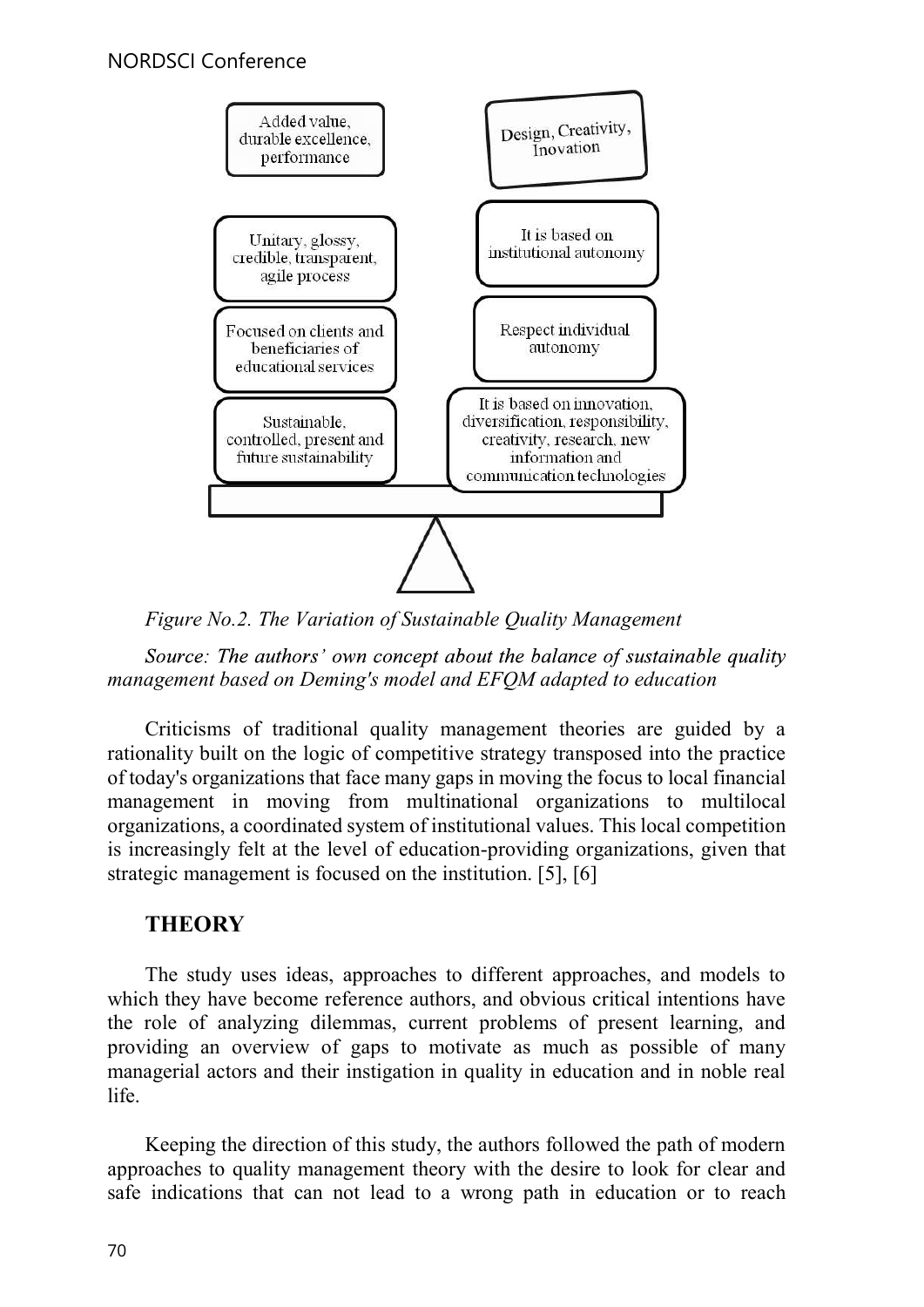#### Section EDUCATION AND EDUCATIONAL RESEARCH

conceptual bottlenecks. Thus, Taylor used new methods by renouncing the linear organization, constituting specialized, functional compartments to remove the gap of time. Georg Barth's disciple, Henry L. Gantt, promotes "harmonious cooperation" within the organization in order to increase productivity and return on services. [7]

Henry Fayol's policy has provided reference details of modern management, including self-improvement, discipline and order. However, due to the growing need to achieve high standards through the diversification of quality services, it has been observed that the above-mentioned indications neglected the organization's relations with the external environment.

Different from other specialists, Peter Drucker considered that the task of quality management to indicate a "growing, viable organism" to pursue greatness, to be emphasized here would be also the "conceptual extension" for understanding quality in education, as there was no unitary concept for something so complex that can be assimilated to the evolution of life itself.

Going all the way to Taylor, Elton W. Mayo added new notions to new concepts such as cohesion, self-esteem, arguing that "the human instinct of association is more important than the individual interest and logic of the rationale behind false management principles". [1], [7]

German Theodore Levitt continued the conceptual development in the direction of quality management sustainability through work at the Harvard Business School. "Marketing Myopia" has attracted attention on marketing and highlighted its importance in respecting the principles of competitive success through a management policy geared towards meeting the needs of the goods and services benefiting, with a "global notoriety".

#### RESULTS AND DISCUSSION

The issue of the sustainability of quality management in education has been developed on other occasions by supporting a conceptual model for improving the Romanian education in comparison to the complete success of the educational process in other states of the world.

At the same time, following Theodore Levitt's policy and conceptual model of "Perpetual Educational Marketing", it provides an overview of the marketing strategy correlated with the principles of quality management. It is based on the requirements of changing the field of education with a social impact on the consolidation of a collaborative organizational culture and is in line with the eight principles of quality management. [8], [9]

By correlating sustainable quality management policies with educational marketing, the vision of this research has strengthened the new conceptual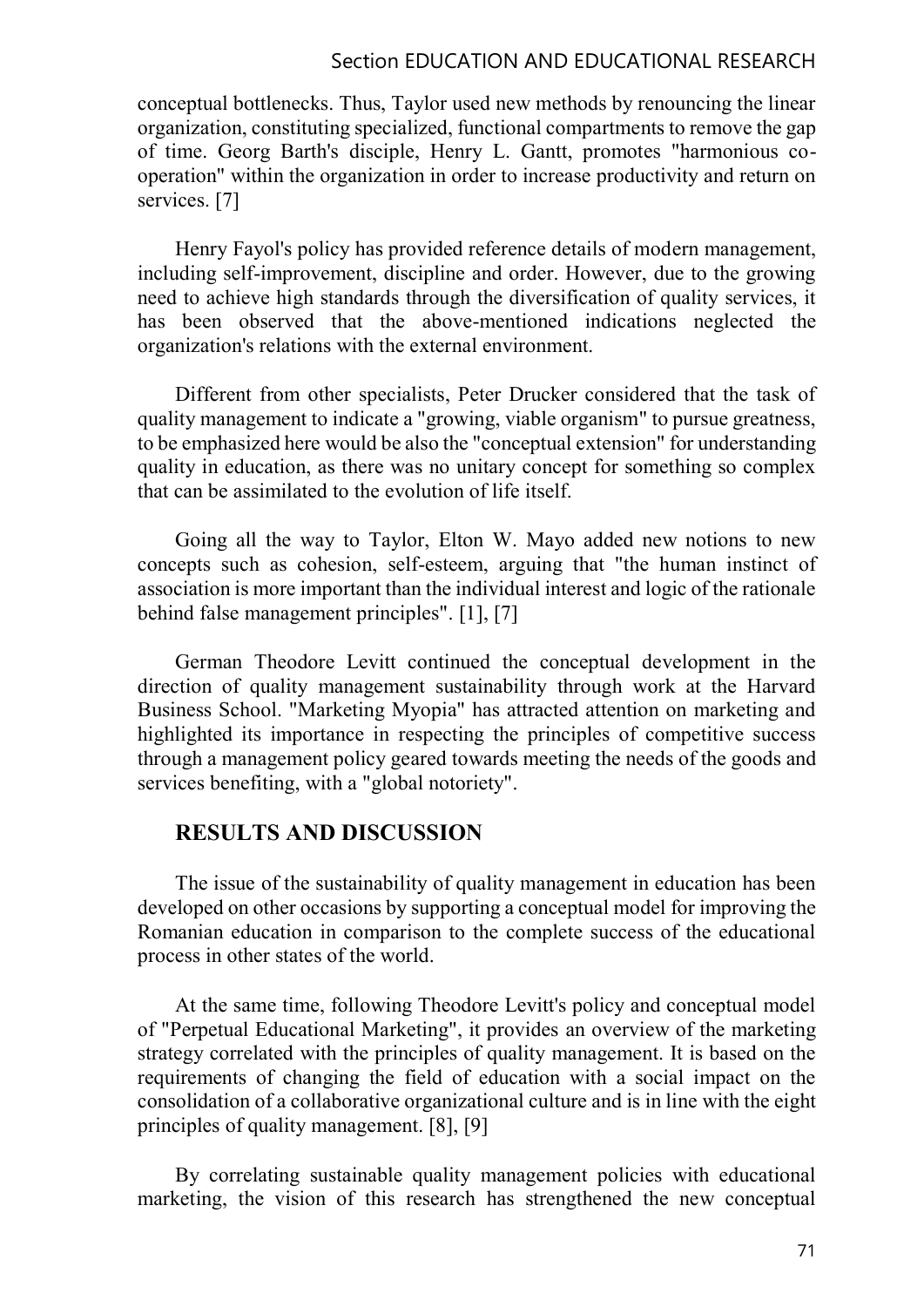Source: The authors' own concept about evaluation and self-assessment criteria based on Michael Porter's Model

| <b>NORDSCI Conference</b>                                                                                                                                                                                                 |                                                                                                                                                                                |                                                                                                                                                                     |                                                                                                                                                                |  |
|---------------------------------------------------------------------------------------------------------------------------------------------------------------------------------------------------------------------------|--------------------------------------------------------------------------------------------------------------------------------------------------------------------------------|---------------------------------------------------------------------------------------------------------------------------------------------------------------------|----------------------------------------------------------------------------------------------------------------------------------------------------------------|--|
| "reliability", "lordship" and all that.                                                                                                                                                                                   |                                                                                                                                                                                |                                                                                                                                                                     | approaches to this end presented in the study "Correlation between Educational<br>Marketing and Quality Management Principles Associated with Education", like |  |
| Table No.1. Model of Policy Analysis and Educational Strategies<br>Source: The authors' own concept about evaluation and self-assessment<br>criteria based on Michael Porter's Model                                      |                                                                                                                                                                                |                                                                                                                                                                     |                                                                                                                                                                |  |
| Force 1                                                                                                                                                                                                                   | Force 2                                                                                                                                                                        | Force 3                                                                                                                                                             | Force 4                                                                                                                                                        |  |
| Uni-Superior<br>Lordship                                                                                                                                                                                                  | <b>Customer Field</b>                                                                                                                                                          | Pure Competition                                                                                                                                                    | Community                                                                                                                                                      |  |
| Vision,<br>Mission,<br>Clear Targets, Own<br>Culture,<br>Unique,<br>Flexibility,<br>Relative Stability,<br>Climate<br>of<br>Excellence,<br>Institutional<br>Research,<br>Value<br><b>New</b><br>Creators,<br>Technologies | Giving,<br>Benefit,<br>Anticipation<br>of<br>needs,<br>Satisfaction<br>of<br>beneficiaries'<br>Unique<br>needs,<br>offer,<br>High<br>services,<br>quality<br>Diverse resources | Charisma, Grace,<br>Rational<br>Authority,<br>Conservation<br>of<br>Authenticity<br>and<br>Traditions,<br>Discovering<br>Competitive<br>Advantage,<br>Collaboration | Projects,<br>Programs,<br>Grants, Fundraising,<br>Entering the National<br>International<br>and<br>Market,<br>Entrepreneurship,<br>Think Green                 |  |

After a critical scan and reconnoiter of gaps such as negative experiences, attitudes, inaccessible language and insufficient quality management, several studies show that a smart growth strategy is needed to develop a knowledge and innovation system. Concentricity of quality in education needs a fusion code for the following elements such as creativity in taking over and developing existing and functional field lines at the level of the Romanian educational policy as a vortex with a compensatory technique in which the reference is sustainable excellence, authenticity. (Figure No. 3)



Figure No.3. The CODE of Sustainable Quality ManagementSource: The authors' own concept about sustainable excellence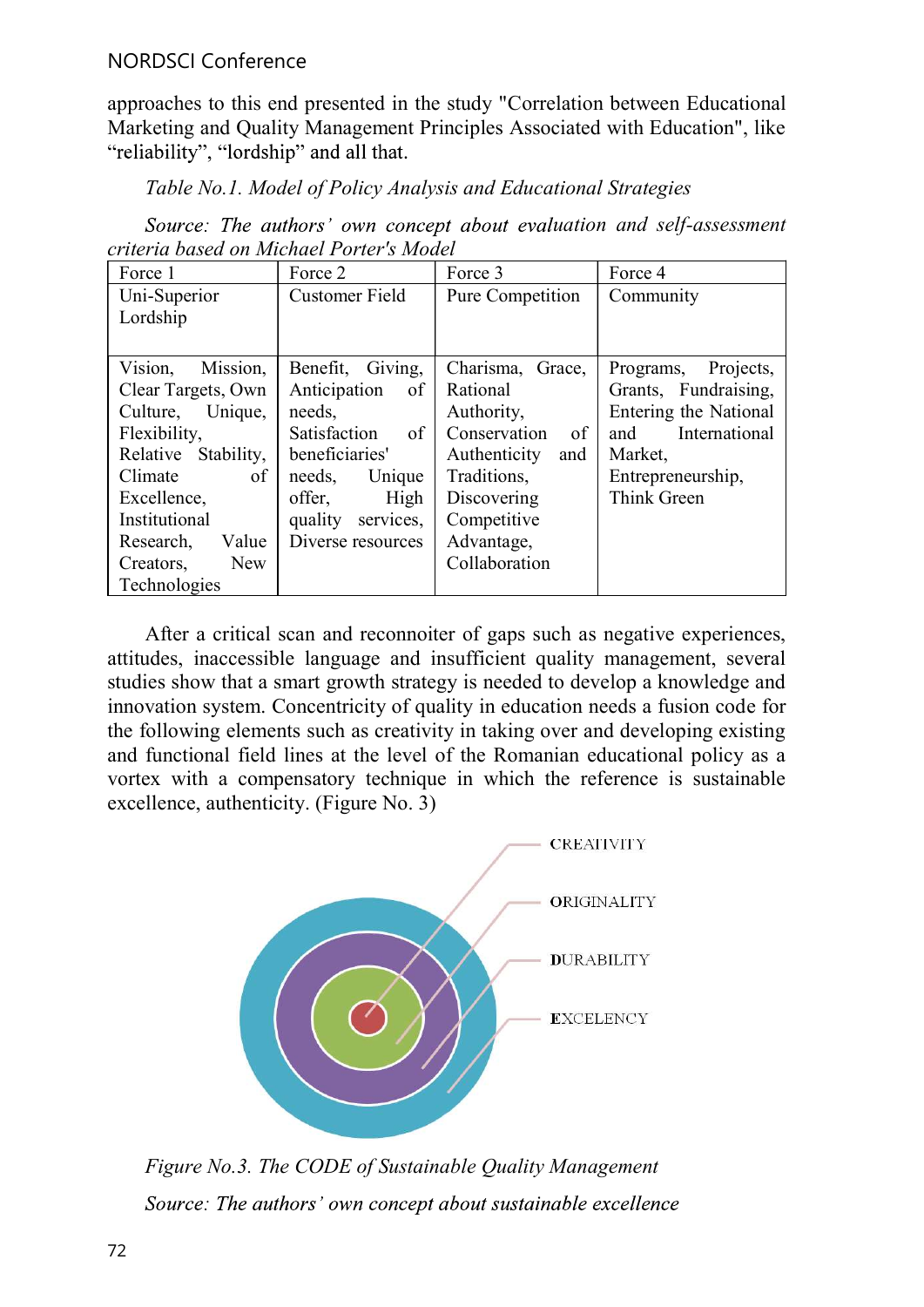#### **CONCLUSION**

The rebuilding of trust in Romanian education is a difficult and lasting process, as it is a comprehensive policy-making structure of education with a strategic orientation to ensure the consistency between the goals of total quality management and the necessary changes in national and international sustainability, in the context of globalization.

Quality education in education aims to improve the educational system, reflectivity, teamwork, ability to develop common visions, experimental research to make it easy to move from cognition to metacognition, to successfully implement procedural policies and strategies to achieve a strong, profound and sustainable sustainability.

Being a demanding and changing theme, research will continue in this direction and new process, theoretical and practical intersections will be sought for the development of diagnostic maps and managerial prognosis in the field of education.

#### **REFERENCES**

[1] Dan Potolea, Ioan Neacsu, Romită B. Iucu, Ion-Ovidiu Pânișoară (coordonatori), Pregătirea Psihopedagogică, Collegium, Științele Educației, Editura Polirom, România, pp 19-50, pp 59-65, 2008;

[2] Teodora Banaș, Dan Cojocaru, Veronica Dabu, Ștefan Militaru, Brândușa Popa, Cristiana Radu, Ioana Voicu, Federația Sindicatelor din învățământ Spiru Haret, Legea Educației Naționale Nr.1/2011cu comentarii și adnotări, Editura PIM, România, pp 5-14, 65-69, 123-125, 2011;

[3] Ramona-Răduț-Taciu, Mușata-Dacia Bocoș, Olga Chiș (coord.), Tratat de Management Educational, Pedagogia secolului XXI, Editura Paralela 45, România, pp 31-53, 2015;

[4] Cătălina Sitnikov, Managementul calității organizațiilor - Concepte, Componente, Structuri, Editura Universitaria, România, pp 344-358, 2014;

[5] Gerald A. Cole, Management – Teorie și practică, Strategia schimbării, Editura Stiinta, România, Traducere din limba engleză: Sonia-Carmen Munteanu, pp 120-148, 2006;

[6] Barrie G.Dale, David Bamford, Ton Van der Wiele, Managing Quality An Essential Guide and Resourse Gateway, Sixth Edition, John Wiley & Sons Ltd, United Kingdom, pp 54-73, 2016;

[7] Eugen Burdus, Tratat de Management, Ediția a III-a, Editura Pro Universitaria, România, pp 67-85, 2017;

[8] Ramona-Cristina Ghiță, Correlation Between Educational Marketing and Principles Quality Management Associated with Education, "Ovidius" University